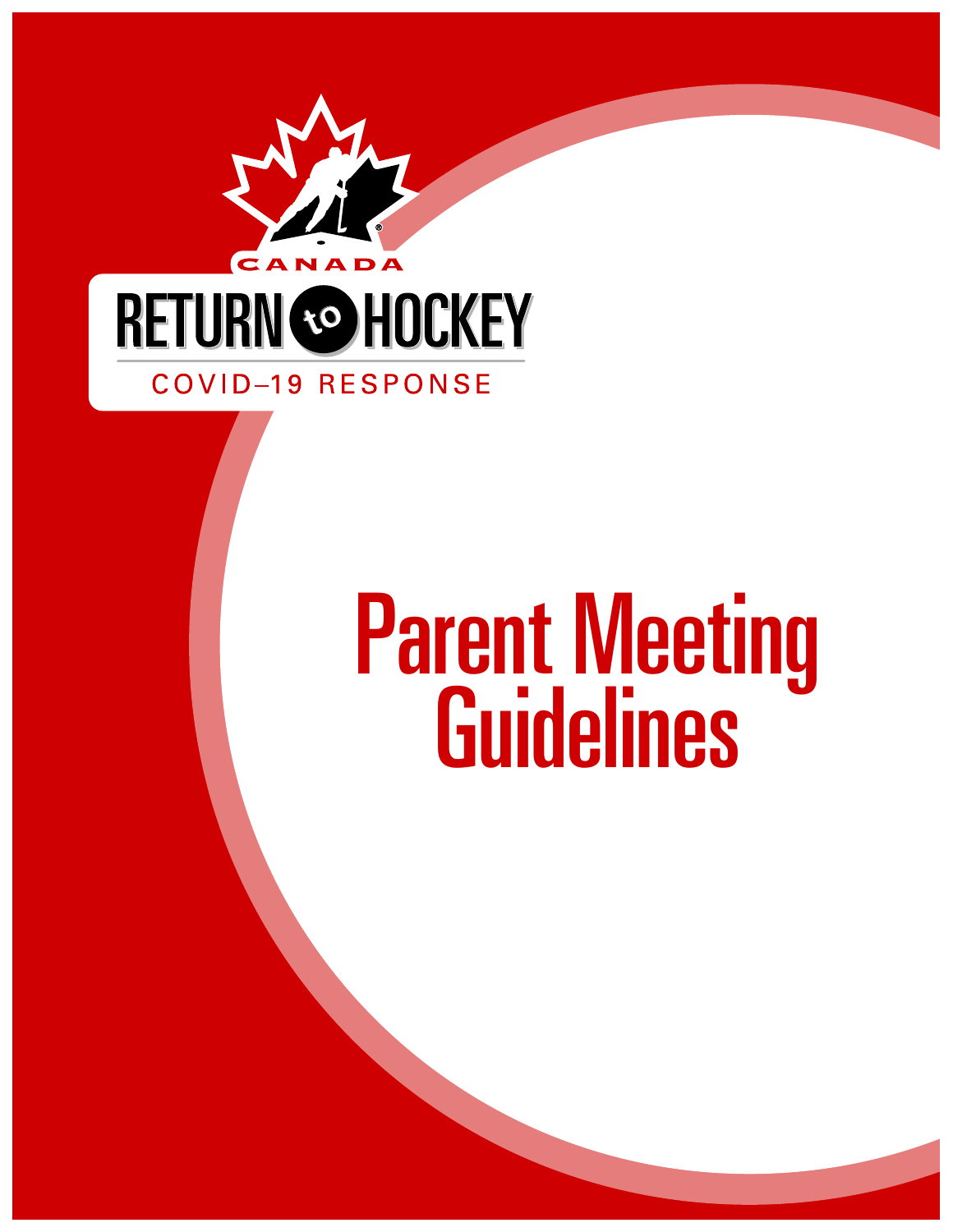

### **Introduction**

How a local club, age division, or team staff choose to host a meeting with their parent group will be dependent on public health authority guidelines. Regardless of whether a meeting is hosted virtually or in person (where permitted), the following is a series of topics to be covered.

Meeting with parents/guardians either virtually or face-to-face will give everyone a level of confidence knowing that the safety of all players and staff is of the utmost importance. Covering each of these topic areas will provide a thorough overview of how coaches and staff will manage the hockey environment in the best manner possible.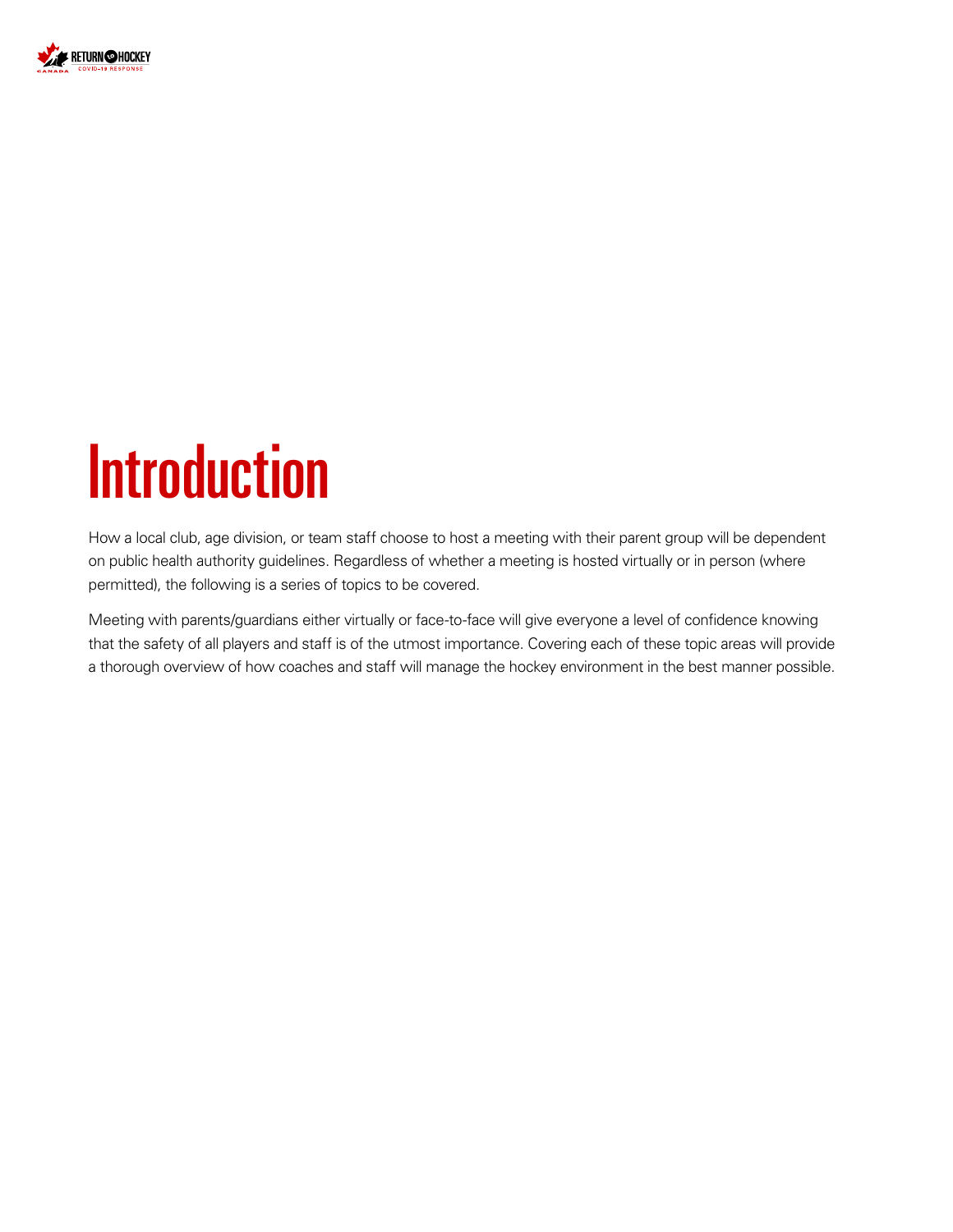

## Parent Meeting Agenda

#### 1. Welcome

Welcome everyone to the meeting and identify that, during all phases of re-opening, everyone needs to be patient and flexible. Throughout all phases, safety must be the top priority, and this means following the guidelines of:

- Provincial/territorial government and health authority
- Local health authority
- Hockey Canada
- Hockey Canada Member
- **•** Local hockey association
- Facility

Through the cooperation of all participants, hockey will return safely and provide a positive and fun experience for everyone.

#### 2. Key Areas of Focus

Explain the areas that will be focused on throughout the meeting. The objective of the meeting is to outline what to expect as it relates to:

- What parents/guardians and players can expect as they return to the game
- Member Return to Hockey plan highlights, including requirements and ongoing communication
- Local hockey association messaging
- Facility guidelines
- Hygiene
- Physical-distancing
- Participant illness and return to play
- On-ice frameworks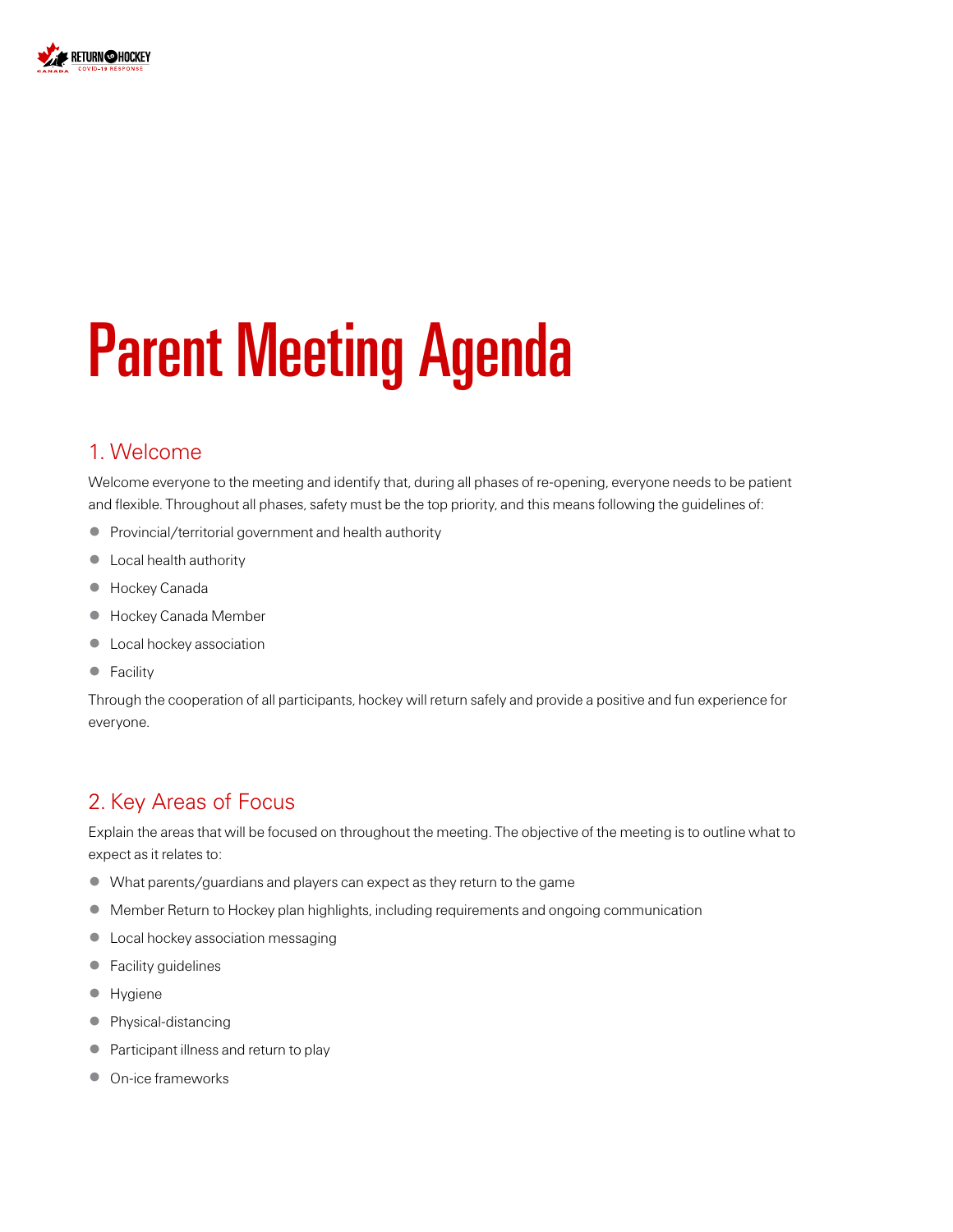

#### 3. Member Plan

It is recommended that, prior to having a parent/participant meeting, a representative from the organization meet with the Member to discuss the contents of the plan and the expectations of the Member moving forward.

This part of the meeting will highlight key elements and expectations of the plan, including:

- The Members approach to re-starting hockey
- Requirements around participant COVID-19 screening
- Other key topic areas in the Member plan.

During this portion of the meeting, take the time to highlight any local hockey association information and guidelines.

#### 4. Facility Guidelines & Expectations

The objective will be to highlight the guidelines and expectations of the facilities where hockey will be played. It will be important for an organization representative to meet with the facility prior to hosting the meeting. Topics of discussion may include:

- Clearly identifying areas for players to arrive and where players place their belongings while considering physical-distancing requirements. Identify drop-off and pick-up procedures.
- Facility guidelines specific to physical-distancing and restrictions on the number of people allowed in the facility. Determine whether parents/guardians are allowed to attend the session.
- Mask requirements for the facility.
- Areas that may not be accessible in the facility main lobby, dressing rooms, observation areas, showers, washrooms, etc.
- Alternatives if dressing rooms and showers are not available.
- Players arriving dressed in their equipment.
- What additional cleaning and disinfection processes have been implemented by the facility, and any impact on scheduling or length of ice time due to cleaning time.
- Facility rules around hygiene.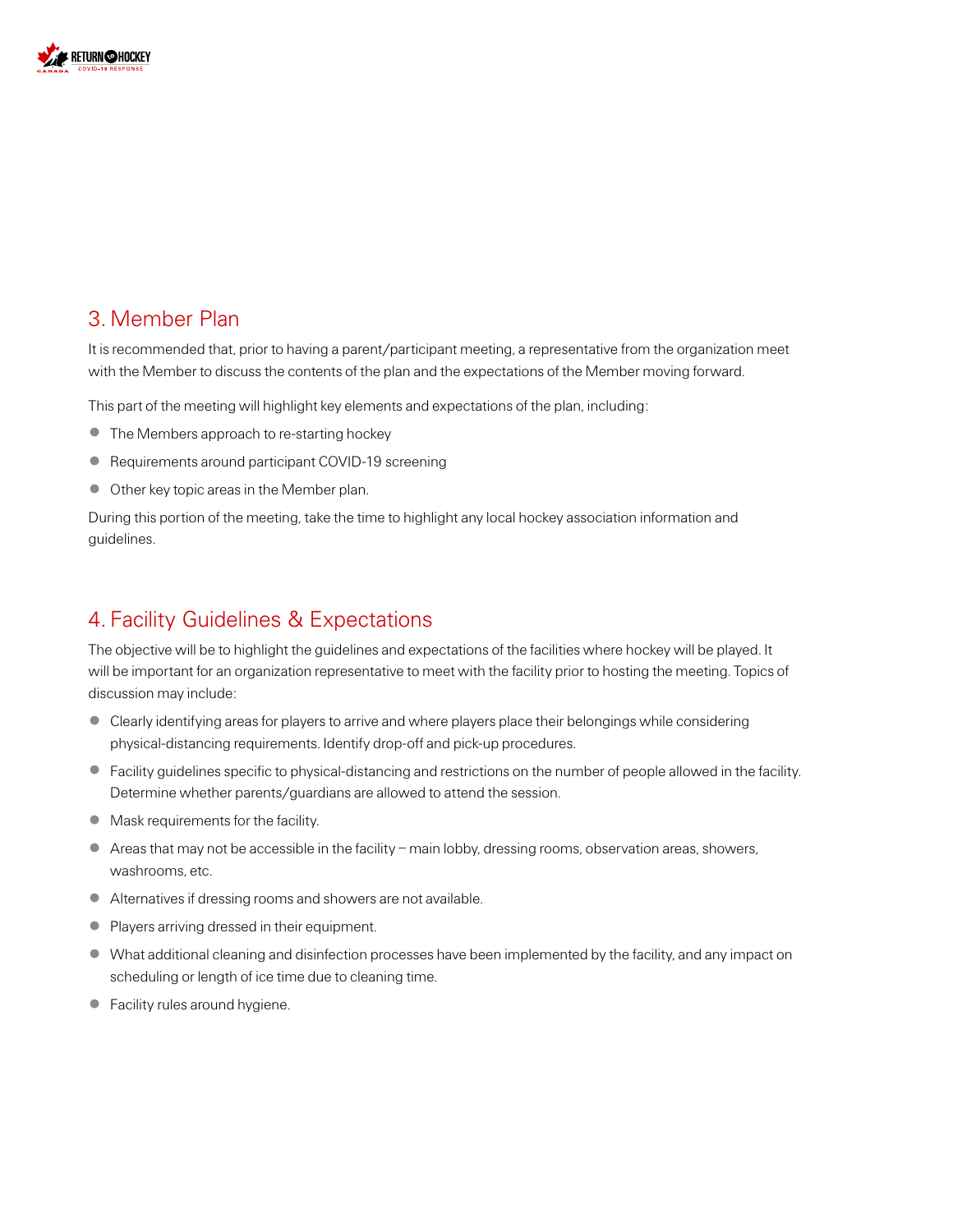

#### 5. Hygiene

Hygiene is key to helping prevent COVID-19 in the hockey environment. Using Member guidelines and the Hockey Canada Return to Hockey Safety Guidelines as a reference, stress the following:

- Proper hand hygiene.
- Responsible physical-distancing, on-ice and off-ice.
- Anyone entering the facility should wear a cloth mask when physical distancing cannot be followed (it may also be required by the public health authority and/or the facility).
- Steps to reducing the spread of infection if coughing or sneezing.
- Players having their own labelled water bottles.
- When possible, avoid touching high risk touch points such as door handles.
- The importance of not sharing food or drinks.
- Spitting and open nose blowing is absolutely forbidden.
- No shaking hands.
- Keeping equipment clean.
- Minimizing time in and around the facility.
- How many parents/guardians, if any, are allowed in the dressing room.
- Parents/guardians providing a prevention kit to players as outlined in the Hockey Canada Return to Hockey Safety Guidelines.
- Ensuring each player goes home with their designated household contact.
- Recommended guidelines if teams are traveling to tournaments.

(Note that these are just a few highlights; it is important to review the Member guidelines and Hockey Canada Return to Hockey Safety Guidelines prior to the meeting.)